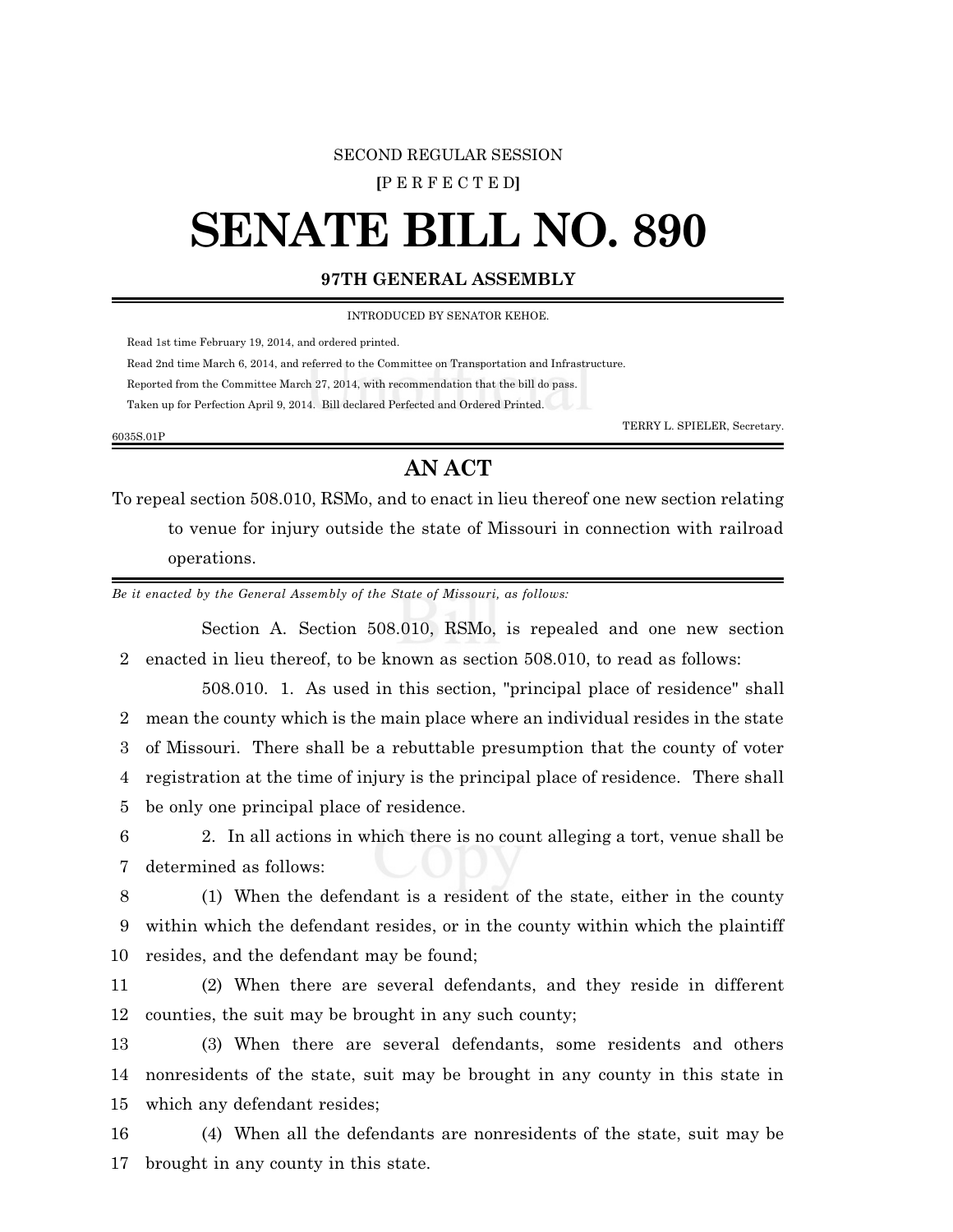3. The term "tort" shall include claims based upon improper health care, under the provisions of chapter 538.

 4. Notwithstanding any other provision of law, in all actions in which there is any count alleging a tort and in which the plaintiff was first injured in the state of Missouri, venue shall be in the county where the plaintiff was first injured by the wrongful acts or negligent conduct alleged in the action.

 5. Notwithstanding any other provision of law, in all actions in which there is any count alleging a tort and in which the plaintiff was first injured outside the state of Missouri, venue shall be determined as follows:

 (1) If the defendant is a corporation, then venue shall be in any county where a defendant corporation's registered agent is located or, if the plaintiff's principal place of residence was in the state of Missouri on the date the plaintiff was first injured, then venue may be in the county of the plaintiff's principal place of residence on the date the plaintiff was first injured;

 (2) If the defendant is an individual, then venue shall be in any county of the individual defendant's principal place of residence in the state of Missouri or, if the plaintiff's principal place of residence was in the state of Missouri on the date the plaintiff was first injured, then venue may be in the county containing the plaintiff's principal place of residence on the date the plaintiff was first injured**;**

 **(3) Notwithstanding subdivisions (1) and (2) of this subsection, if the plaintiff was first injured in a foreign country in connection with any railroad operations therein and any defendant is a:**

 **(a) Corporation that, either directly or through its subsidiaries, wholly owns or operates the foreign railroad; or**

 **(b) Wholly-owned subsidiary of a corporationthat, either directly or through its subsidiaries, wholly owns or operates the foreign railroad;**

 **then venue shall exclusively be in the county where any such defendant corporation's registered agent is located, regardless of venue as to any other defendant or, if the plaintiff's principal place of residence was in the state of Missouri on the date the plaintiff was first injured, then venue may be in the county of the plaintiff's principal place of residence on the date the plaintiff was first injured**.

 6. Any action, in which any county shall be a plaintiff, may be commenced and prosecuted to final judgment in the county in which the defendant or